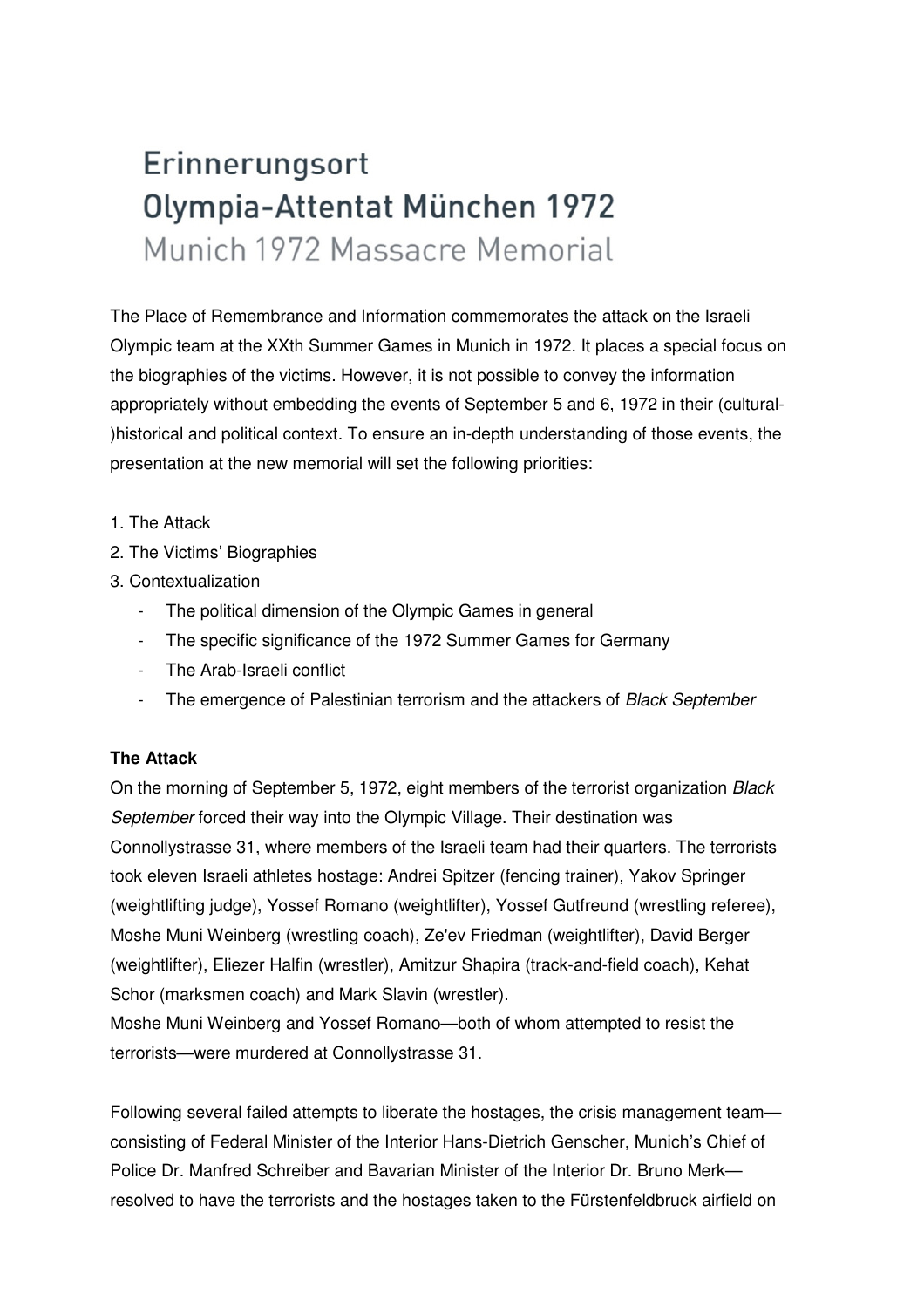the pretense of flying the terrorists from there to Cairo. The plan was now to liberate the hostages at the Fürstenfeldbruck airbase. The police failed in this attempt, and the operation ended in disaster. All of the hostages and the German police sergeant Anton Fliegerbauer, as well as five of the terrorists, died.

# **The Victims' Biographies**

The biographies of the eleven Israeli athletes and the German policeman will form the central narrative of the exhibition at the Place of Remembrance. The aim is to give the victims a face.

The presentation will provide scope for the life stories and individual memories of these persons. In describing the victims' origins and life stages and their impact on posterity, these biographies will also offer insights into Israeli society and its diversity.

The athletes' biographies are a striking mirror of the heterogeneous Israeli society, which to this day consists primarily of immigrants and faces the constant challenge of coming to terms with issues of identity and co-existence.

# **Contextualization**

# **The political dimension of the Olympic Games**

The decision to institute the Olympic Games in modern times was informed by the idea of overcoming national egotisms in the spirit of international understanding. What is more, the Olympic Games have always represented a kind of alternative plan to the inherent laws of the historical world. This continues to lie at the core of the Games, and as a result—above and beyond the world of sports—the significance of the event for the image-building efforts of the respective venue can hardly be overestimated.

On the international level, the Olympic Summer Games offered the Federal Republic of Germany an opportunity to generate the image of a cosmopolitan, liberal, democratic country. In 1972, the international importance and perception of the Federal Republic was not particularly pronounced, and was moreover subjected to definition in clear foreign policy guidelines. Western Germany's political actions were always considered from the perspective of the pressure on the country to prove its integrity after the breach of civilization that the National Socialist era represented.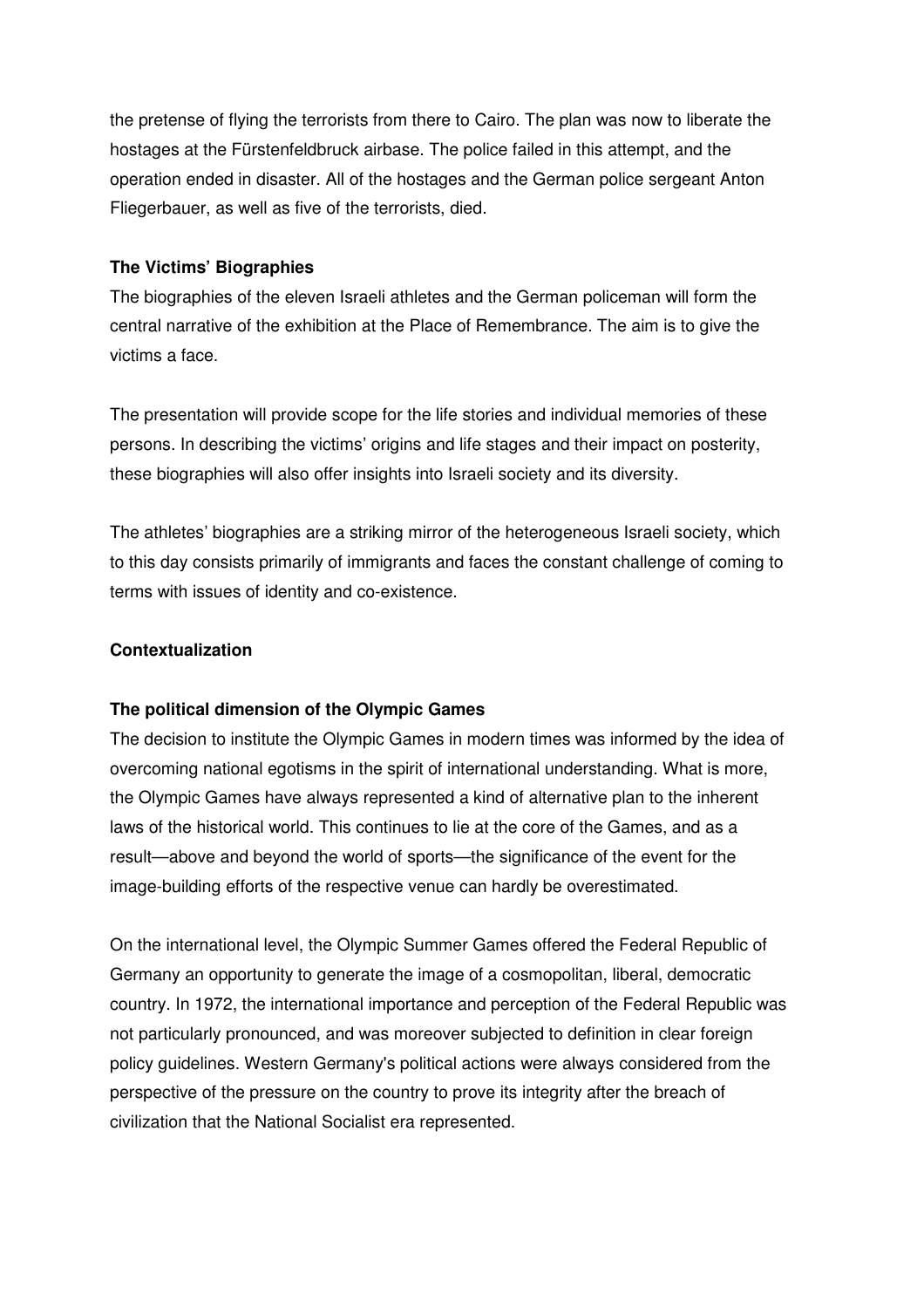For Western Germany, the 1972 Summer Olympics were therefore of the utmost significance: they were nothing less than an endeavor to counter the memory of the Nazi past—and in particular the 1936 Olympics in Berlin—with the image of a modern, pluralistic republic within the framework of cheerful and peaceful Games.

The import of the attack is all the more evident against this background, and the Place of Remembrance will accordingly emphasize the idea of the cheerful Games. The 1972 Olympics were an attempt to bring the post-war era to a close once and for all. Munich presented itself as a modern and open cosmopolitan city, and the country as a new and democratic Germany. The accompanying security concept was in no way to evoke memories of the past. In particular, it was not to trigger associations of a police state, for example with the conspicuous presence of security personnel.

# **The Arab-Israeli conflict**

The event forming the focus of the presentation—the attack on the Olympic Games represents a turning point in the recent history of international politics. To help visitors understand the extent of its momentousness, the Place of Remembrance will feature a section on the development of the Arab-Israeli conflict that led to the disaster, from its beginnings to the day of the attack. Naturally, this focus cannot exceed the bounds of a subsidiary theme, tailored to the purposes of the exhibition's main aim, which cannot and will not be a comprehensive illumination of the conflict.

Already long before the founding of the State of Israel, Palestine was characterized by many sources of conflict: social, ethnic and religious contrasts, premodern forms of government, and the legacy of European colonialism. It was a region inhabited primarily by Arabs until the mid-twentieth century, but Jews had always lived there as well. From the late nineteenth century onward, the Jewish proportion of the population had increased significantly owing to several waves of immigration that only made the contrasts starker. During the Holocaust and immediately after it, for example, some 300,000 Jews fled to Palestine.

Great Britain, which governed the affairs of Palestine on behalf of the United Nations since the end of World War One, tried to limit this influx. Jewish and Arab groups contended with the British, but also with one another, for supremacy over the land. In view of the chaotic circumstances and the massive increase in violence, the British government relinquished responsibility for the territory to the United Nations. In November 1947, the UN resolved the establishment two states, Jewish and Arab. This plan was welcomed by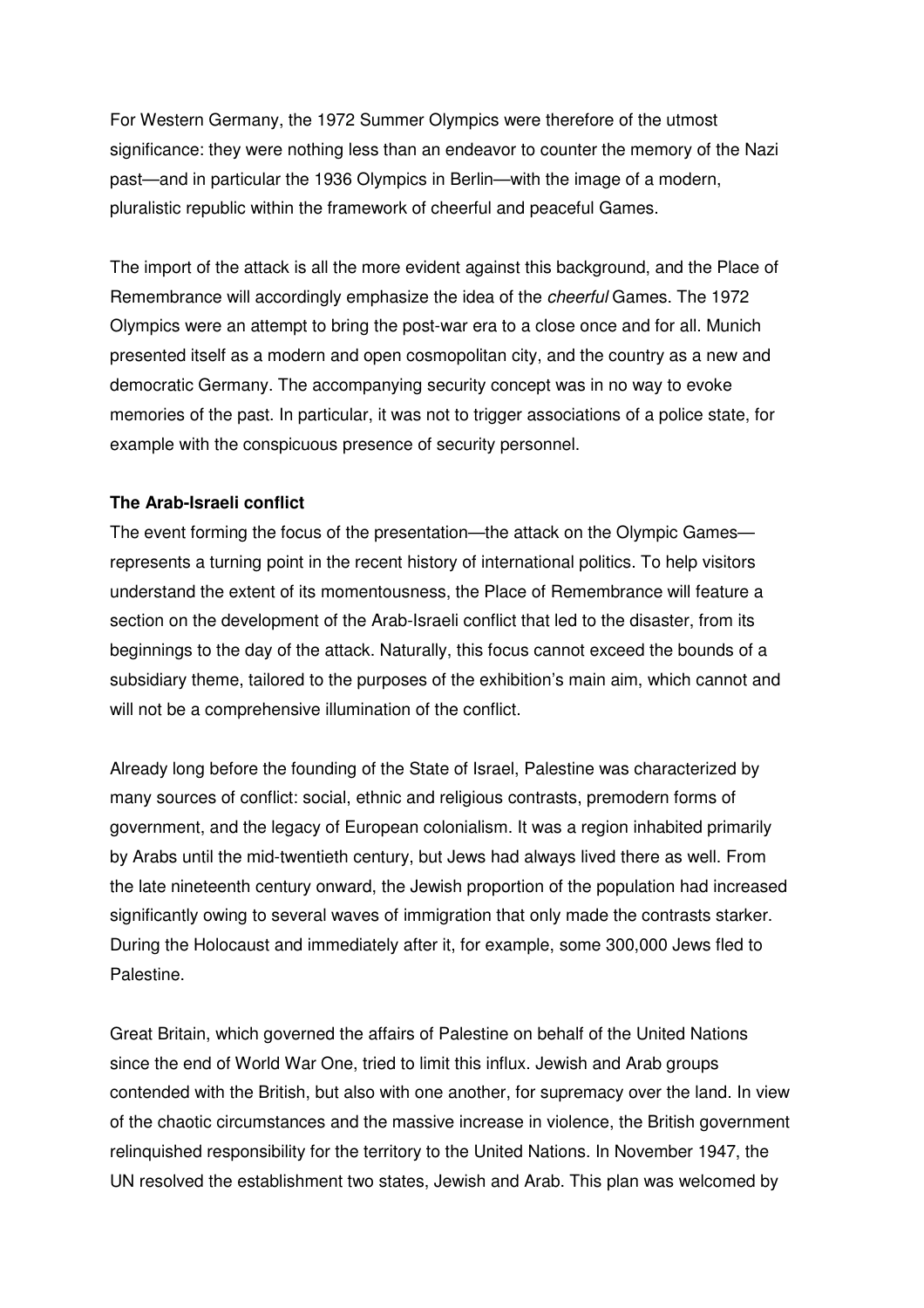the Jewish side but rejected by the Arab population. The months that followed were dominated by armed conflicts between the two groups. On May 14, 1948, David Ben-Gurion proclaimed the State of Israel. The neighboring Arab countries attacked the newly founded state, but Israel succeeded in asserting its claim to existence. Hundreds of thousands of Palestinian Arabs fled or were driven from their native land.

In this difficult situation, Israel sent a larger delegation to Munich than it had ever sent to any Olympic venue before.

# **The emergence of Palestinian terrorism and the attackers of Black September**

The eight terrorists who carried out the kidnapping at the Olympic Games belonged to the organization known as *Black September* that had grown out of the Palestine Liberation Organization (PLO).

The Egyptian head of state Gamal Abdel Nasser had taken it on himself to act as the spokesman of the Palestinians, and in 1964 had initiated the founding of the Palestine Liberation Organization (PLO) to represent that people officially. The PLO's express aim was to eliminate the State of Israel and found an independent Palestinian state.

As a consequence of the ensuing failure to prevail against Israel militarily, the Palestinian organization resolved to "internationalize" its struggle, and came to play a leading role in international terrorism by carrying out spectacular attacks.

After the Six-Day War, an increasing number of militant Palestinian groups based themselves in Jordan, where they posed an ever graver threat to the Jordanian royal house. They controlled entire regions in the country's north, where they virtually established a state within a state.

In early September 1970, Palestinian terrorists made an attempt on the life of King Hussein of Jordan. Shortly thereafter, the People's Front for the Liberation of Palestine (PFLP) hijacked five airplanes and, before the eyes of the world public, blew up three of them on Jordanian soil. In response, King Hussein drove the majority of Palestinians and their organizations out of the country. Palestinians were massacred in the process, and their countrymen referred to the bloody struggle from then on as *Black September*.

In 1971, a terrorist organization formed and adopted the name Black September in reference to the events in Jordan. Its aim was to take revenge on the Jordanian crown